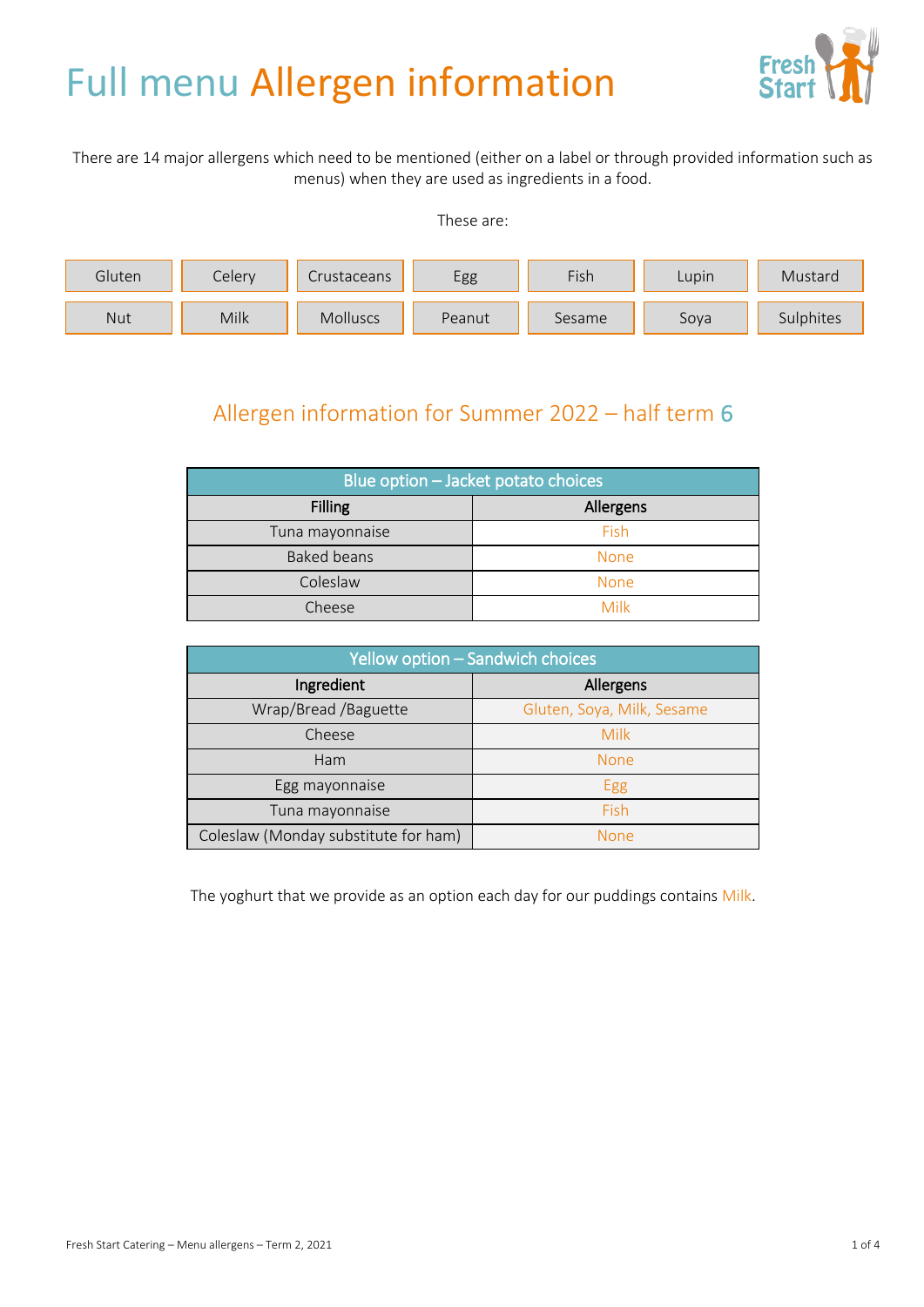#### Week A

| Mondav       |                         |                 |
|--------------|-------------------------|-----------------|
| Meal choice  | Meal description        | Allergens       |
| Red option   | Margherita Pizza        | Gluten and milk |
| Green option | Vegetable Chilli Nachos | Gluten          |
| Dessert      | Chocolate Shortbread    | Gluten          |

| <b>Tuesday</b> |                                     |                        |
|----------------|-------------------------------------|------------------------|
| Meal choice    | Meal description                    | Allergens              |
| Red option     | Pepperoni Pasta Bake                | Gluten and milk        |
| Green option   | Sweet Potato & Vegetable Dahl with  | Gluten and milk        |
|                | Cucumber Raita                      |                        |
| Dessert        | "Old School" Jam and Coconut Sponge | Gluten, Egg, Sulphites |

| Wednesday    |                                  |                              |
|--------------|----------------------------------|------------------------------|
| Meal choice  | Meal description                 | Allergens                    |
| Red option   | Sausage, Roasted baby potatoes & | Gluten, Milk, Egg, Sulphites |
|              | Yorkshire Pudding                |                              |
| Green option | Summer Pilaf                     | None                         |
| Dessert      | Berry Jelly                      | None                         |

| Thursday     |                             |                 |
|--------------|-----------------------------|-----------------|
| Meal choice  | Meal description            | Allergens       |
| Red option   | Creamy chicken Korma & Rice | None            |
| Green option | <b>Stuffed Peppers</b>      | None            |
| Dessert      | Summer Fruit Yoghurt Bake   | Gluten and Milk |

| Friday       |                                 |                  |
|--------------|---------------------------------|------------------|
| Meal choice  | Meal description                | <b>Allergens</b> |
| Red option   | Cod or Salmon Fish Fingers with | Gluten and Fish  |
|              | Homemade Chips, Peas or Beans   |                  |
| Green option | Cheesy Veggie Burger and Chips  | Gluten and Milk  |
| Dessert      | Apple Flapjack                  | Gluten           |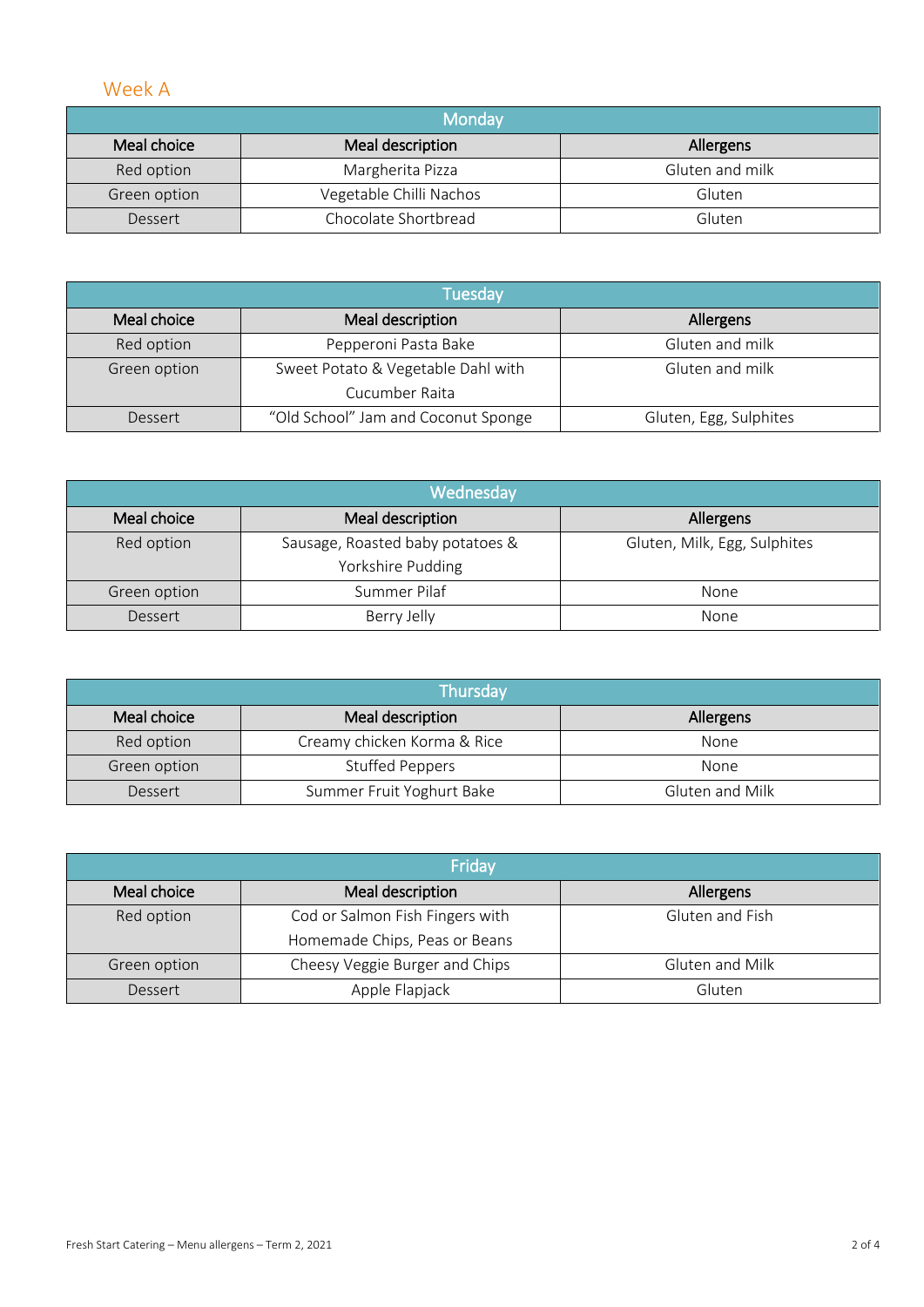#### Week B

| Monday       |                      |                 |
|--------------|----------------------|-----------------|
| Meal choice  | Meal description     | Allergens       |
| Red option   | Veggie Pesto Pasta   | Gluten          |
| Green option | Puff Pizza Pinwheels | Gluten and milk |
| Dessert      | Lemon Cookie         | Gluten          |

| <b>Tuesday</b> |                                    |                  |
|----------------|------------------------------------|------------------|
| Meal choice    | Meal description                   | <b>Allergens</b> |
| Red option     | Tuna Pasta Salad                   | Gluten and Fish  |
| Green option   | Vegetable Fajita with tomato salsa | Gluten           |
|                | and sour cream                     |                  |
| Dessert        | Chocolate Courgette Cake           | Gluten and Egg   |

| Wednesday    |                              |                 |
|--------------|------------------------------|-----------------|
| Meal choice  | Meal description             | Allergens       |
| Red option   | Ham, Egg & Homemade Chips    | Egg             |
| Green option | Vegetable Biryani            | Gluten          |
| Dessert      | Cheese & Biscuits with Apple | Gluten and Milk |

| Thursday     |                                                     |                 |
|--------------|-----------------------------------------------------|-----------------|
| Meal choice  | Meal description                                    | Allergens       |
| Red option   | Mexican style Beef Chilli & Rice<br>with Sour Cream | None            |
| Green option | Halloumi & Houmous Burger with Salad                | Gluten and Milk |
| Dessert      | Vanilla Cheesecake                                  | Gluten and Milk |

| Friday       |                             |                 |
|--------------|-----------------------------|-----------------|
| Meal choice  | Meal description            | Allergens       |
| Red option   | Fish Finger Wraps           | Gluten and Fish |
| Green option | Vegan Meatballs & Spaghetti | Gluten          |
| Dessert      | <b>Melting Moments</b>      | Gluten          |